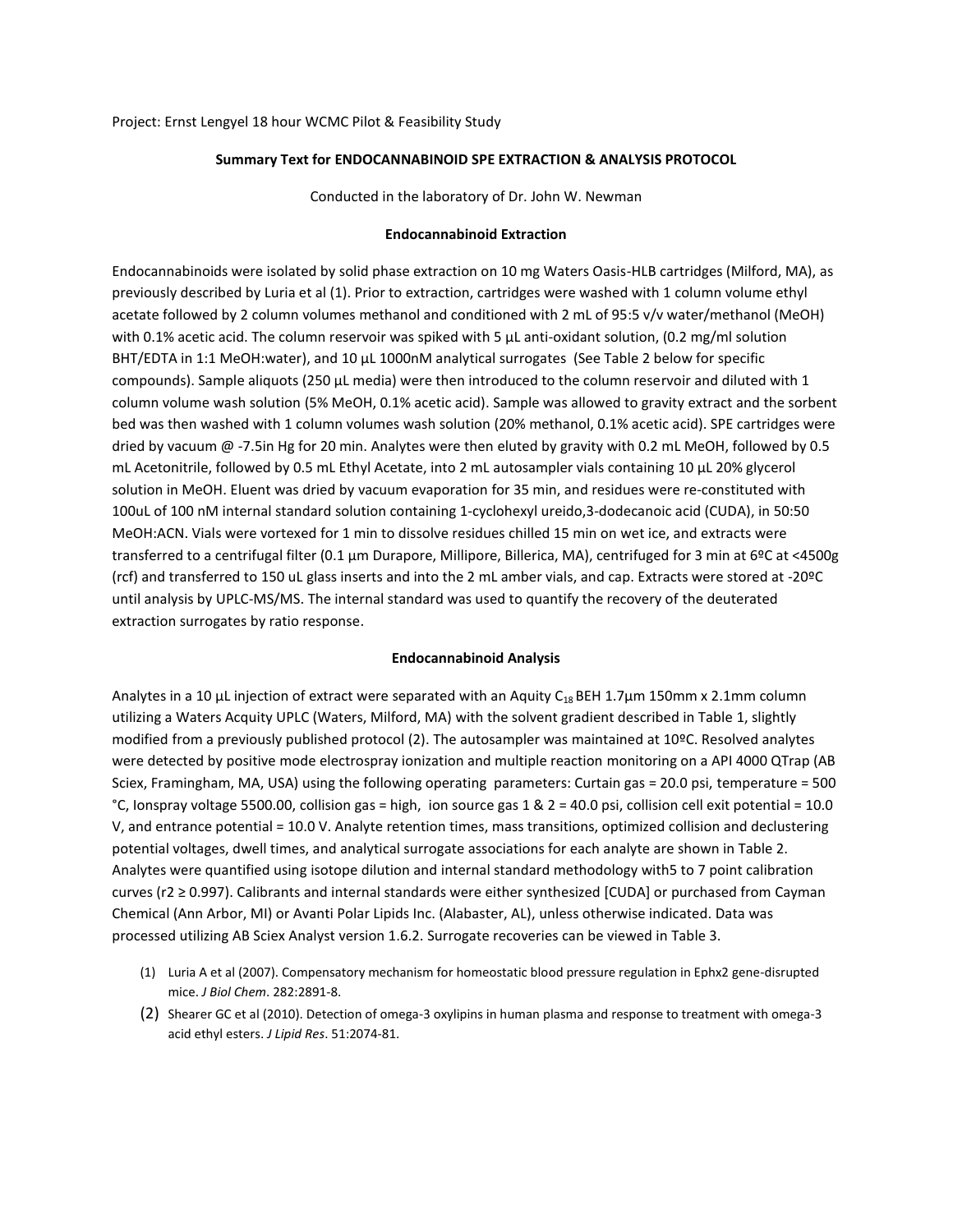**Table 1.** UPLC parameters

| Time (min) | А% | B% |
|------------|----|----|
| 0          | 75 | 25 |
| 0.25       | 75 | 25 |
| 0.5        | 60 | 40 |
| 1.5        | 50 | 50 |
| 3          | 45 | 55 |
| 3.5        | 20 | 80 |
| 8          | 15 | 85 |
| 9          | 5  | 95 |
| 9.25       | 5  | 95 |
| 9.5        | 75 | 25 |
| 11         | 75 | 25 |

Solvent A = 0.1% Acetic Acid; Solvent B = 90% Acetonitrile / 10% isopropanol flow rate = 0.25 mL/min, column 2.1 X 150mm, 1.7 µm BEH C18 (Waters, Milford, MA), column  $temp = 60 °C$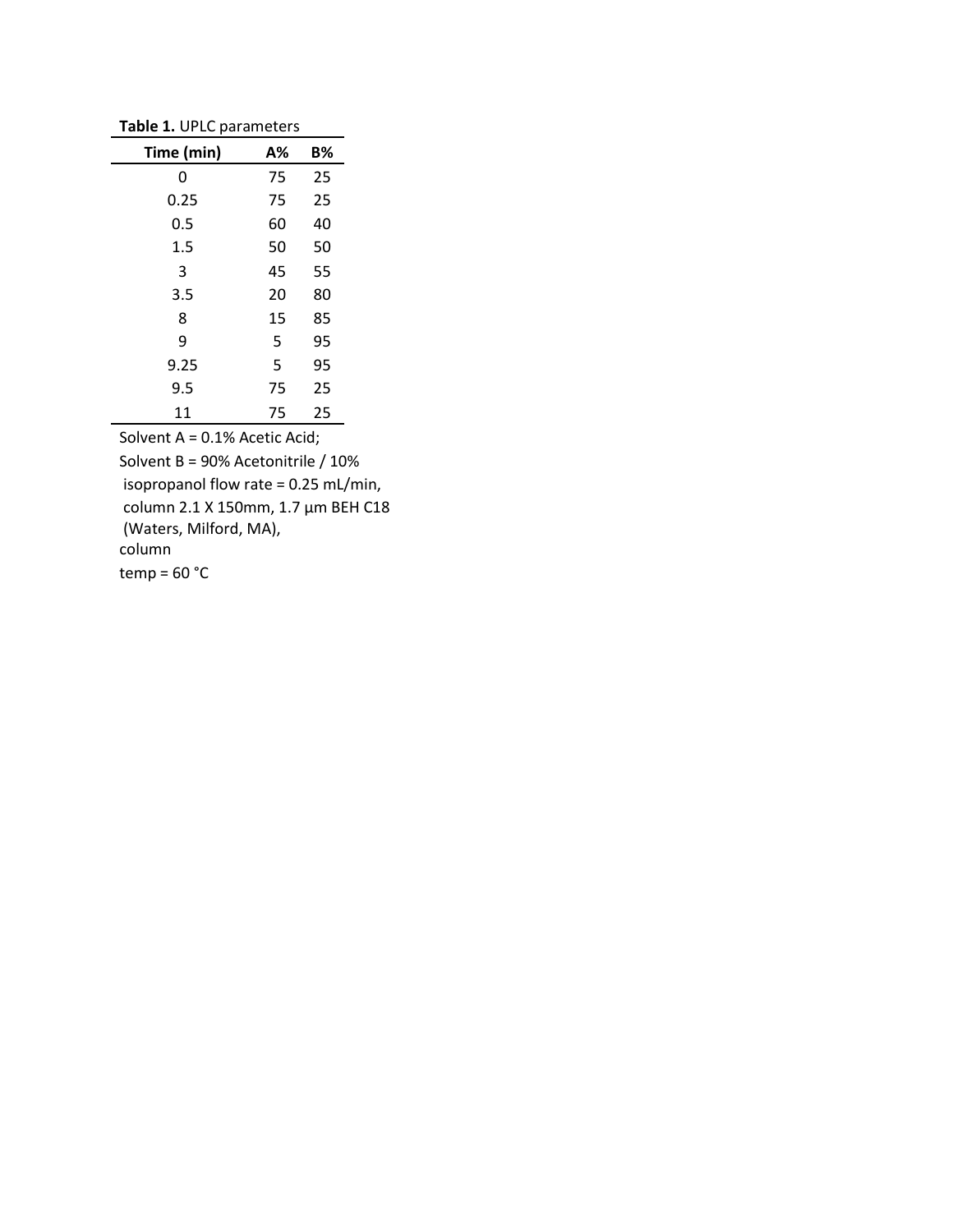| Analyte                              | <b>Common Abbreviation</b> | tR<br>(min) | <b>Transition</b><br>(Da) | <b>Dwell</b><br>(msec) | <b>Declustering</b><br>(V) | <b>Collision</b><br>(V) | <b>ISTD+</b> |
|--------------------------------------|----------------------------|-------------|---------------------------|------------------------|----------------------------|-------------------------|--------------|
| d4-PGF2α Ethanolamide                | d4-PGF2α EA                | 3.24        | 384.3 > 62.1              | 25                     | 55                         | 40                      | <b>CUDA</b>  |
| PGF2aEthanolamide                    | $PGF2\alpha$ EA            | 3.25        | 380.3 > 62.1              | 25                     | 55                         | 41                      | d4-PGF2a EA  |
| PGE2 Ethanolamide                    | PGE2 EA                    | 3.26        | 378.3 > 62.1              | 25                     | 58                         | 38                      | d4-PGF2a EA  |
| <b>PGD2 Ethanolamide</b>             | PGD2 EA                    | 2.9         | 378.3 > 62.1              | 25                     | 58                         | 38                      | d4-PGF2a EA  |
| $PGF2\alpha$ 1-glyceryl ester        | PGF2a 1G                   | 3.04        | 411.3 > 301               | 25                     | 55                         | 19                      | d4-PGF2a EA  |
| PGE2 1-glyceryl ester                | <b>PGE2 1G</b>             | 3.07        | 409.3 > 317               | 25                     | 55                         | 19                      | d4-PGF2a EA  |
| 1-Cyclohexyluriedo-3-dodecanoic acid | <b>CUDA</b>                | 4.98        | 341.3 > 216               | 25                     | 58                         | 25                      |              |
| 15(S)-HETE Ethanolamide              | 15-HETE EA                 | 5.19        | 346.3 > 62.1              | 25                     | 58                         | 39                      | d8-AEA       |
| 11(12)-EET Ethanolamide              | 11(12)-EpETre EA           | 5.58        | 364.3 > 62.1              | 25                     | 58                         | 40                      | d8-AEA       |
| α-Linolenoyl Ethanolamide            | $\alpha$ LEA               | 6.03        | 322.2 > 62.1              | 25                     | 72                         | 32                      | d8-AEA       |
| Docosahexaenoyl Ethanolamide         | <b>DHEA</b>                | 6.42        | 372.3 > 62.1              | 25                     | 61                         | 36                      | d8-AEA       |
| d8-Arachidonoyl Ethanolamide         | d8-AEA                     | 6.54        | 356.3 > 63.1              | 25                     | 60                         | 30                      | <b>CUDA</b>  |
| Arachidonoyl Ethanolamide            | AEA                        | 6.59        | 348.3 > 62.1              | 25                     | 65                         | 33                      | d8-AEA       |
| Linoleoyl Ethanolamide               | <b>LEA</b>                 | 6.66        | 324.2 > 62.1              | 25                     | 72                         | 31                      | d8-AEA       |
| d5-2-Arachidonoyl Glycerol           | $d5-2-AG$                  | 6.92        | 384.3 > 287               | 20                     | 63                         | 19                      | <b>CUDA</b>  |
| 2-Arachidonoyl Glycerol              | $2-AG$                     | 6.94        | 379.3 > 287               | 20                     | 53                         | 19                      | $d5-2-AG$    |
| d8-Arachidonoyl Glycine              | d8-NA-Gly                  | 6.95        | 370.3 > 76.1              | 25                     | 79                         | 35                      | <b>CUDA</b>  |
| Arachidonoyl Glycine                 | NA-Gly                     | 6.98        | 362.3 > 76.1              | 25                     | 79                         | 35                      | d8-NA-Gly    |
| Dihomo-Y-Linolenoyl Ethanolamide     | Dihomo GLA EA              | 7.02        | 350.3 > 62.1              | 20                     | 65                         | 36                      | d8-AEA       |
| 1-Arachidonoyl Glycerol              | $1-AG$                     | 7.1         | 379.3 > 287               | 20                     | 53                         | 19                      | $d5-2-AG$    |
| 2-Linoleoyl Glycerol                 | $2-LG$                     | 7.11        | 355.3 > 263               | 20                     | 52                         | 18                      | $d5-2-AG$    |
| d4-Palmitoyl Ethanolamide            | d4-PEA                     | 7.31        | 304.2 > 62.1              | 20                     | 80                         | 35                      | <b>CUDA</b>  |
| 1-Linoleoyl Glycerol                 | $1-LG$                     | 7.32        | 355.3 > 263               | 20                     | 52                         | 18                      | $d5-2-AG$    |
| Palmitoyl Ethanolamide               | <b>PEA</b>                 | 7.33        | 300.2 > 62.1              | 20                     | 80                         | 31                      | d8-AEA       |
| Docosatetraenoyl Ethanolamide        | <b>DEA</b>                 | 7.45        | 376.3 > 62.1              | 20                     | 66                         | 36                      | d8-AEA       |
| Oleoyl Ethanolamide                  | <b>OEA</b>                 | 7.6         | 326.2 > 62.1              | 20                     | 80                         | 32                      | d8-AEA       |

**Table 2.** UPLC/Electrospray ionization QTRAP analyte and instrument specific parameters\*

\* - See Table I for UPLC conditions. Collision-induced dissociation was performed with 2.3 mTorr nitrogen. Dashed lines indicate separation between mass spectral multiple reaction monitoring functions.

† - Internal Standards (ISTD) - Analytes were corrected for recoveries of listed surrogates. 1-Cyclohexylureido,3-dodecanoic acid (CUDA; and 1-Phenyl 3- Hexadecanoic Acid Urea (PHAU) was introduced immediately prior to analysis and used to quantify surrogate recoveries.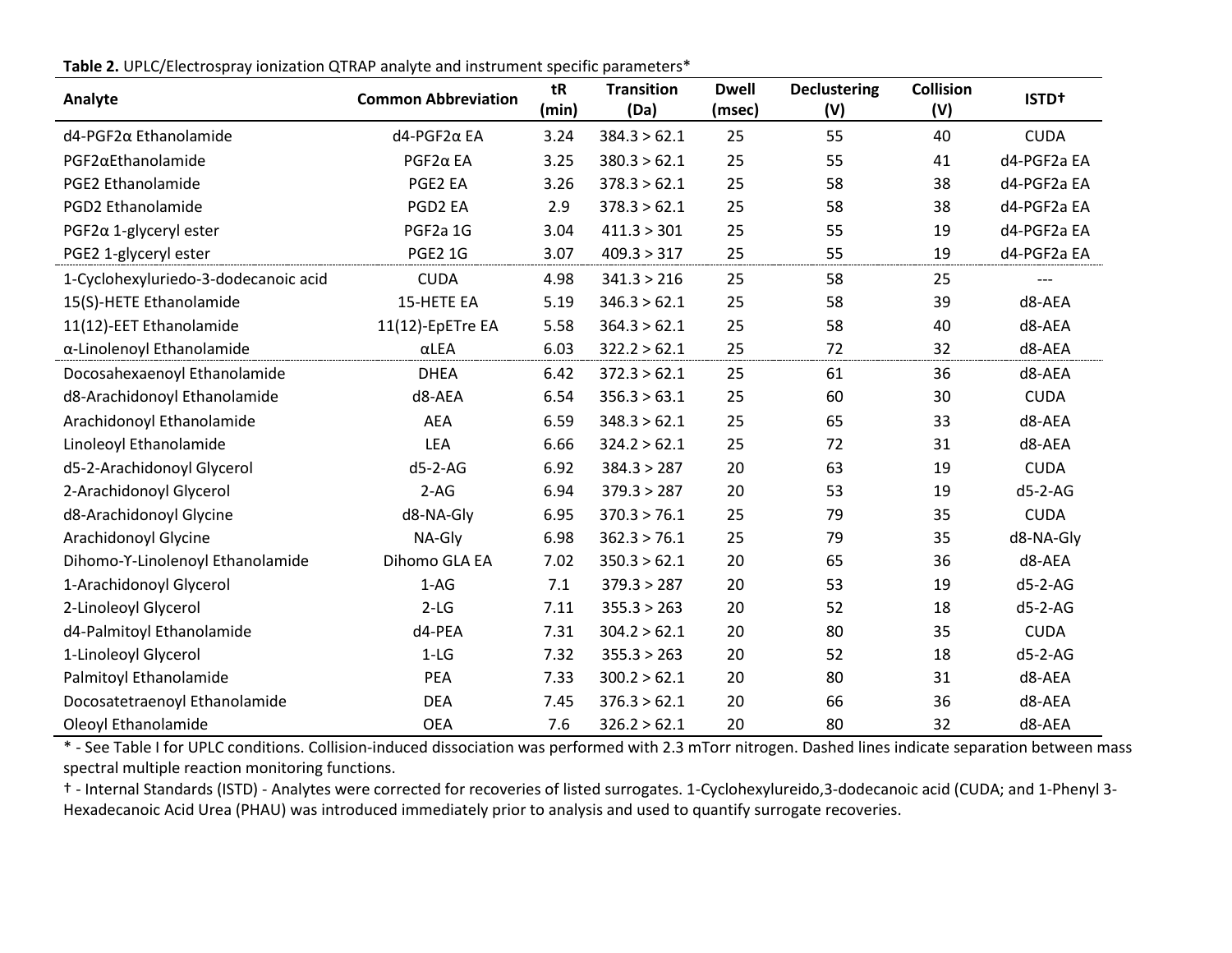**Table 2.** UPLC/Electrospray ionization QTRAP analyte and instrument specific parameters (continued)\*

| Analyte               | Common<br><b>Abbreviation</b> | tR<br>(min) | <b>Transition</b><br>(Da) | <b>Dwell</b><br>(msec) | <b>Declustering</b><br>(V) | <b>Collision</b><br>(V) | <b>ISTD+</b> |
|-----------------------|-------------------------------|-------------|---------------------------|------------------------|----------------------------|-------------------------|--------------|
| N-Oleoyl Glycine      | NO-Gly                        | 8.14        | 340.2 > 76.2              | 20                     | 80                         | 26                      | d8-NA-Gly    |
| 2-Oleoyl Glycerol     | $2-OG$                        | 8.2         | 357.3 > 265               | 50                     | 52                         | 18                      | d5-2-AG      |
| 1-Oleoyl Glycerol     | $1-OG$                        | 8.86        | 357.3 > 265               | 50                     | 52                         | 18                      | $d5-2-AG$    |
| Stearoyl Ethanolamide | <b>SEA</b>                    | 8.97        | 328.2 > 62.1              | 50                     | 80                         | 35                      | $d8 - AEA$   |

\* - See Table I for UPLC conditions. Collision-induced dissociation was performed with 2.3 mTorr nitrogen. Dashed lines indicate separation between mass spectral multiple reaction monitoring functions.

† - Internal Standards - Analytes were corrected for recoveries of listed surrogates. 1-Cyclohexylureido,3-dodecanoic acid (CUDA; and 1-Phenyl 3-Hexadecanoic Acid Urea (PHAU) was introduced immediately prior to analysis and used to quantify surrogate recoveries.